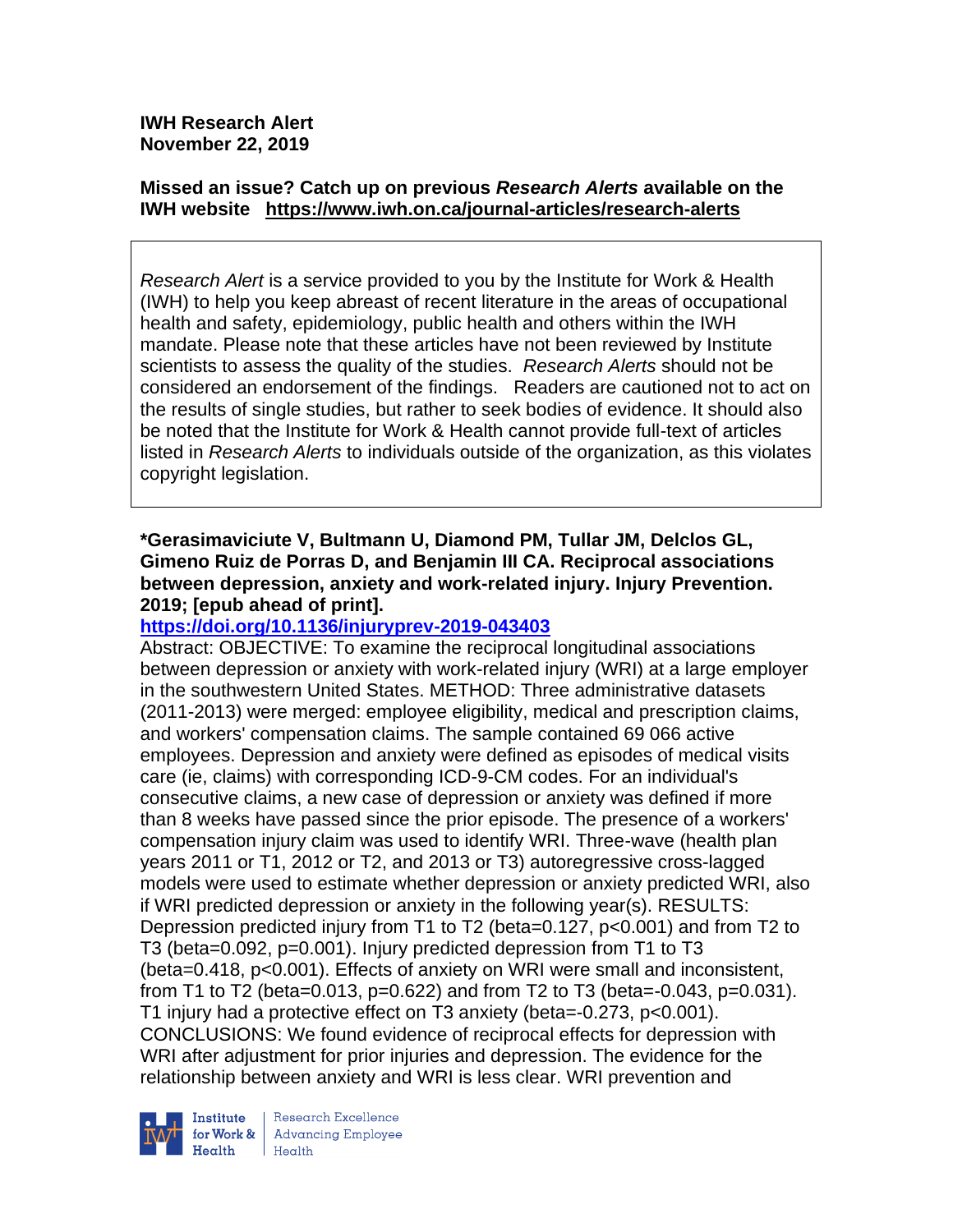management programmes should incorporate depression prevention and management

**\*Sujic R, Luo J, Beaton DE, Bogoch ER, Sale JEM, Jaglal S, et al. Multiple simultaneous fractures are associated with higher all-cause mortality: results from a province-wide fracture liaison service. Osteoporosis International. 2019; [epub ahead of print].**

#### **<https://doi.org/10.1007/s00198-019-05207-z>**

Abstract: Mortality rates in our fracture liaison service ranged from 2.7% at year 1 to 14.8% at year 5 post-screening. Presentation with multiple simultaneous fractures at screening was associated with higher risk of death. This finding indicates the need for increased focus on this high-risk group. PURPOSE: To examine all-cause mortality rates in a provincial fracture liaison service (FLS) and the association between the index fracture type, particularly multiple simultaneous fractures, and the risk of death at follow-up. METHODS: This cohort study includes fragility fracture patients aged 50+, enrolled in a provincial FLS in Ontario, Canada, between 2007 and 2010. All-cause mortality was assessed using administrative data. Multivariable Cox proportional hazards model was used to examine the risk of death 5 years after screening. RESULTS: Crude mortality rates for 6543 fragility fracture patients were 2.7% at year 1, 5.6% at year 2, and 14.8% at year 5 after screening. After adjusting for age and sex, and relative to distal radius fracture, patients with multiple (simultaneous) fractures at screening had a higher risk of dying  $(HR = 1.8, 95\% CI 1.3-2.4)$ , followed by those with a hip fracture (HR  $=$  1.5, 95%Cl 1.3-1.8), a proximal humerus fracture (HR = 1.4, 95%CI 1.2-1.7), and other single fractures (HR = 1.4, 95%CI 1.1-1.7). Having an index ankle fracture was not associated with the risk of death over a distal radius fracture. As compared to the 50-65 age group, patients 66 years and older had a higher risk of death (for 66-70 age group: HR = 2.5, 95%CI 1.9-3.3; for 71-80: HR = 4.3, 95%CI 3.5-5.4; and for 81+: HR = 10.6, 95%CI 8.7-13.0). Females had a lower risk of death (HR = 0.5, 95%CI 0.5-0.6) than males. CONCLUSIONS: Presenting with multiple fractures was an indicator of higher risk of death relative to a distal radius fracture. This finding indicates the need for increased focus on this high-risk group

#### **Al-Rashaida M, Lopez-Paz JF, Amayra I, Martinez O, Lazaro E, Berrocoso S, et al. An instrument to measure perceptions of people with disabilities regarding the application of international vocational rehabilitation standards. International Journal of Rehabilitation Research. 2019; 42(4):322-329.**

## **<https://doi.org/10.1097/MRR.0000000000000367>**

Abstract: This study aimed to create a valid and reliable instrument to measure people with disabilities' perceptions regarding the extent of application of international standards issued by the Council of Europe, International Labour Organization, and the International Classification of Functioning, Disability and Health in vocational rehabilitation centers in the Basque country, Spain. The

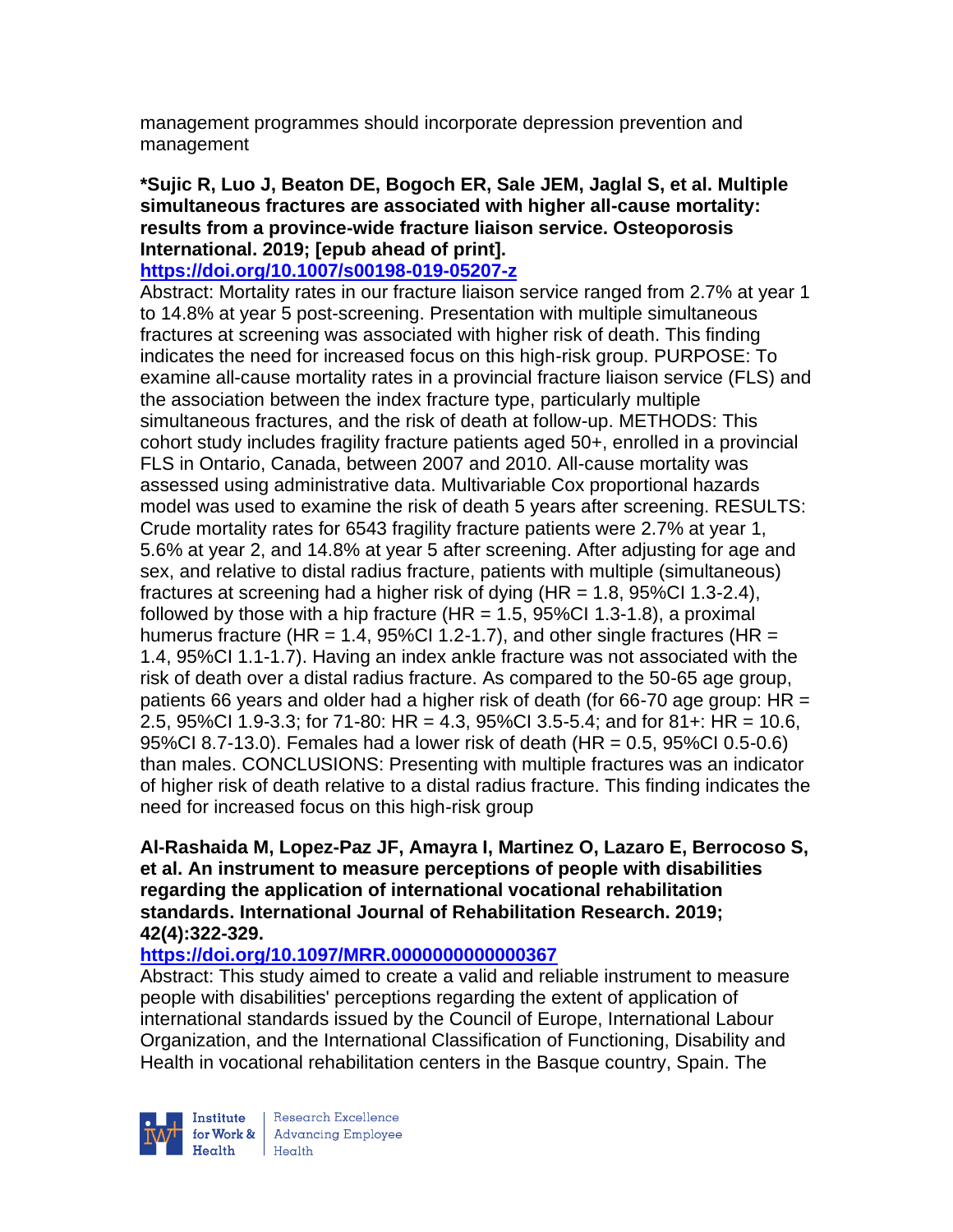instrument items were selected from international recommendations and conventions issued by the International Labour Organization, Council of Europe, International Classification of Functioning, Disability and Health, and a vocational rehabilitation literature review. The instrument was translated from English to Spanish, and the content validity index of an expert panel survey was used to assess content validity. For the Spanish version of the instrument, internal consistency reliability, confirmatory factor analysis and factor analysis were examined with 186 people with disabilities in 10 vocational rehabilitation centers in the Basque country. The coefficient alpha estimate was 0.945, indicating excellent internal consistency. Three factors were identified: job-related services, aims of vocational rehabilitation center, and vocational rehabilitation guidance. The instrument appears to have good validity and reliability but requires further validation. Support is provided for its use in both English and Spanish. Implications for vocational rehabilitation practice and suggestions for future research are provided

#### **Calkins MM, Bonauto D, Hajat A, Lieblich M, Seixas N, Sheppard L, et al. A case-crossover study of heat exposure and injury risk among outdoor construction workers in Washington State. Scandinavian Journal of Work, Environment & Health. 2019; 45(6):588-599.**

#### **<https://doi.org/10.5271/sjweh.3814>**

Abstract: Objectives The primary objective of this study was to assess the relationship between heat exposure and occupational traumatic injuries among construction workers. Methods We assessed the relationship between humidex, a measure of apparent temperature, and Washington State Fund workers' compensation injuries among outdoor construction workers using a casecrossover design with time-stratified referent selection. Warm month (March-October) adult outdoor construction traumatic injury claims from 2000-2012 were spatiotemporally joined with high-resolution meteorological data. We used conditional logistic regression with linear splines to assess the association between maximum daily humidex and injuries. Results There were 63 720 occupational traumatic injury claims in construction that met our eligibility criteria during the study period. The traumatic injury odds ratio (OR) was 1.005 [95% confidence interval (CI) 1.003-1.007] per one degrees C change in humidex. In the spline analyses, we observed a nearly linear association of humidex with the risk of a traumatic injury. Effect estimates were higher among younger (18-24 years) and older (>54 years) workers, workers with lower extremity injuries, workers with less job experience, smaller employers, workers working in Western Washington, and time of injury before 12:30 hours, although CI of effect estimates overlapped in stratified analysis categories. Conclusions In this study of Washington outdoor construction workers, increasing maximum daily humidex was associated with increasing traumatic injury risk. Further work should explore mechanisms of the association between heat exposure and traumatic injuries. Injury prevention efforts targeted at construction should address heat-related risk



Research Excellence for Work & | Advancing Employee Health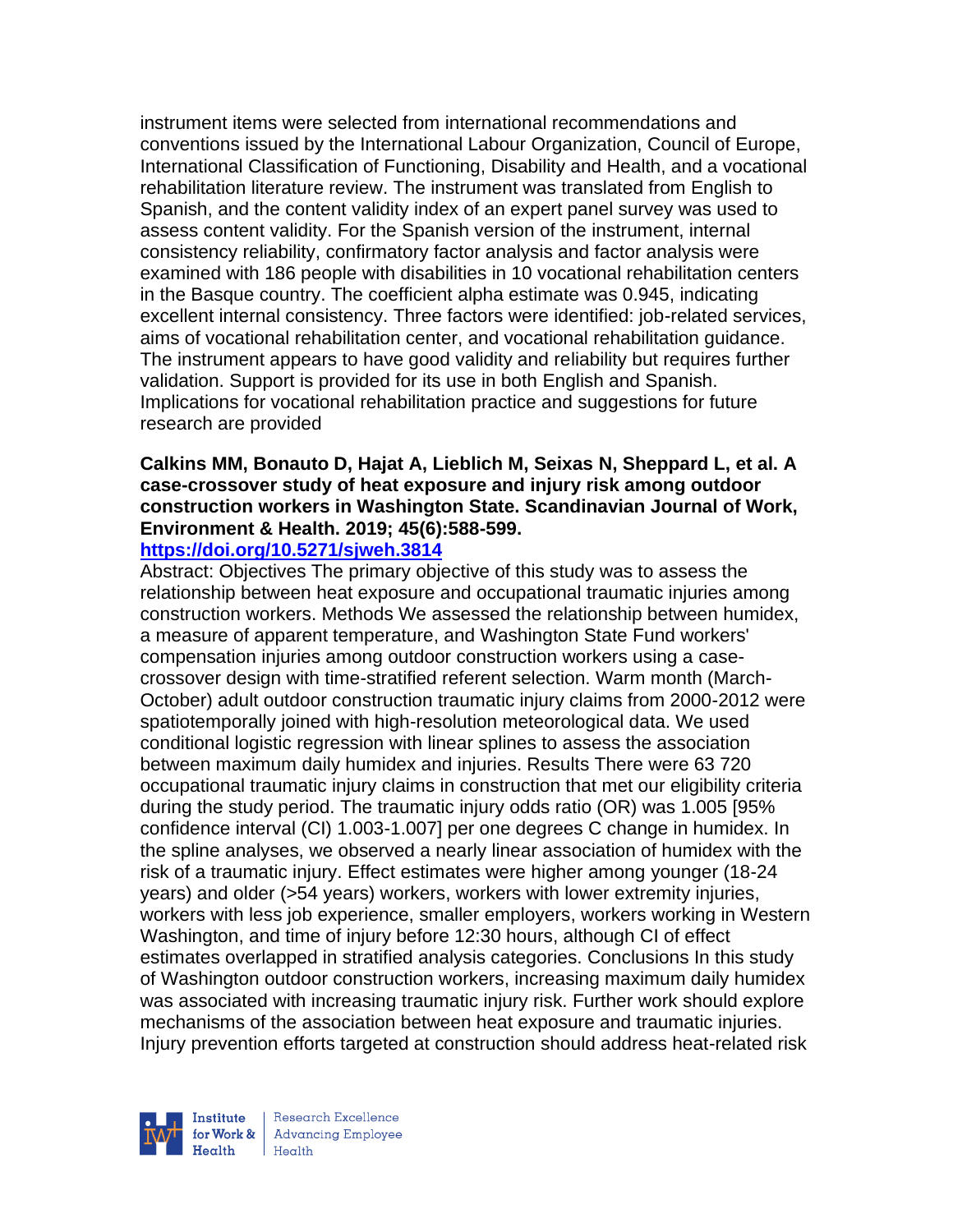factors. In addition, heat awareness campaigns should address outcomes beyond heat-related illness

#### **Campbell F, Weeks L, Booth A, Kaunelis D, and Smith A. A scoping review found increasing examples of rapid qualitative evidence syntheses and no methodological guidance. Journal of Clinical Epidemiology. 2019; 115:160- 171.**

## **<https://doi.org/10.1016/j.jclinepi.2019.05.032>**

Abstract: OBJECTIVES: The objective of the study was to identify existing methodological guidance for the conduct of rapid qualitative evidence syntheses and examples of rapid qualitative evidence syntheses to describe the methods used. STUDY DESIGN AND SETTING: We conducted a systematic scoping review. We searched MEDLINE, CINAHL, gray literature, including PROSPERO, with no date limits and solicited examples through experts and researchers in the field. RESULTS: We found no methodological guidance to direct the conduct of rapid qualitative evidence synthesis and 15 examples including 13 completed reviews and two protocols. Diverse methods to abbreviate the review process were followed, which largely mirror methods developed for rapid reviews of clinical effects. Abbreviated search strategies, including date and language restrictions, were common, as was the use of a single reviewer for screening, data extraction, and quality appraisal. Descriptive approaches to synthesis, such as thematic synthesis, were more common than interpretive approaches, such as metaethnography. CONCLUSION: There is a need to develop and explore methods for the synthesis of qualitative research that balance the need for rapidity with rigor. In the meantime, providing details on the methods used, shortcuts made, and the implications of such methodological choices, together with collective sharing of innovations, becomes more important under increased time constraints

**Flachs EM, Petersen SEB, Kolstad HA, Schlunssen V, Svendsen SW, Hansen J, et al. Cohort Profile: DOC\*X: a nationwide Danish occupational cohort with eXposure data: an open research resource. International Journal of Epidemiology. 2019; 48(5):1413-1413k. <https://doi.org/10.1093/ije/dyz110>** 

#### **French SD, Nielsen M, Hall L, Nicolson PJA, vanTulder M, Bennell KL, et al. Essential key messages about diagnosis, imaging, and self-care for people with low back pain: a modified Delphi study of consumer and expert opinions. Pain. 2019; 160(12):2787-2797.**

## **<https://doi.org/10.1097/j.pain.0000000000001663>**

Abstract: People with back pain regularly search for information online; however, the quality of this online information is often poor. We established a list of the most important messages about diagnosis, imaging, and self-care for people with low back pain, based on consensus opinion and prioritised in order of importance. A list of key messages was derived from clinical practice guidelines for back pain. During 2 survey rounds, a Delphi panel of consumers with back



Institute Research Excellence<br>
for Work & Advancing Employee<br>
Health Health Health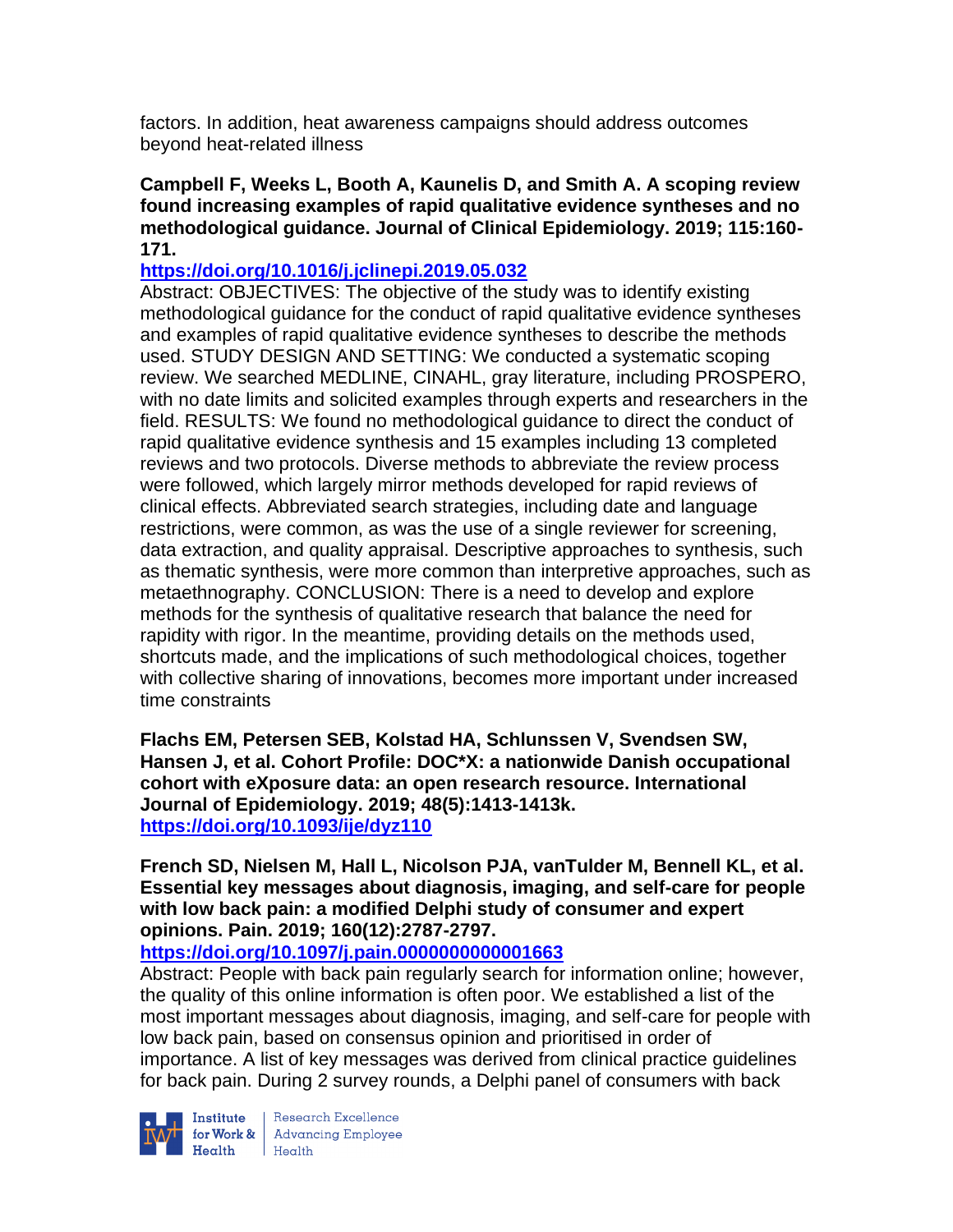pain and experts rated the importance of each item and suggested additional statements. Messages were retained that were rated as important by more than 70% of the panel. Retained messages were reviewed by consumer focus groups. A priority pairwise ranking activity determined the rank order of the important messages. A final online survey determined the robustness and currency of the final list of statements. The Delphi process and consumer focus groups resulted in 30 unique messages. Experts considered that the most important messages for patients are (1) remain active and (2) reassurance that back pain is a normal experience and not necessarily related to serious harm. This differed from the preferences of people with back pain who prioritised messages related to (1) identification of more serious pathology and (2) principles of management. This list of important key messages about diagnosis, imaging, and general self-care for people with back pain can be used to inform the development of education resources, including new web sites, as well as to direct clinicians in the information they provide to patients

#### **Gonas L, Wikman A, Alexanderson K, and Gustafsson K. Age, period, and cohort effects for future employment, sickness absence, and disability pension by occupational gender segregation: a population-based study of all employed people in a country (> 3 million). Canadian Journal of Public Health. 2019; 110(5):584-594.**

### **<https://doi.org/10.17269/s41997-019-00216-1>**

Abstract: OBJECTIVES: The occupational gender segregation of the labour market is very strong, both in Sweden and in North America. Nevertheless, there is little knowledge on how this is associated with employees' future employment or morbidity. The objectives of this study were to explore age, period, and cohort effects on future employment and morbidity in terms of sickness absence (SA) or disability pension (DP) among women and men employed in numerically gendersegregated or gender-integrated occupations. METHODS: Based on Swedish nationwide register data, three population-based cohorts of all people living in Sweden, with a registered occupation, and aged 20-56 years at inclusion in 1985  $(N = 3,183,549)$ , 1990 (N = 3,372,152), or 2003 (N = 3,565,579), respectively, were followed prospectively for 8 years each. First, descriptive statistics of employment and SA/DP at follow-up were calculated, related to level of gender segregation/integration of occupation at inclusion. Second, differences between birth cohorts (those born in 1929-1983, respectively) were estimated within each of the periods 1985-1993, 1990-1998, and 2003-2011, using mean polish analyses. RESULTS: Women and men in gender-segregated occupations differed in relation to future employment rates and SA/DP. However, these differences decreased over time. Furthermore, the results show a birth cohort effect; those born in 1943-1956 remained in employment to a higher extent and also had lower rates of SA/DP than all other birth cohorts. CONCLUSION: Differences between people in the five categories of gender-segregated occupations decreased over time. Although age and period are important when

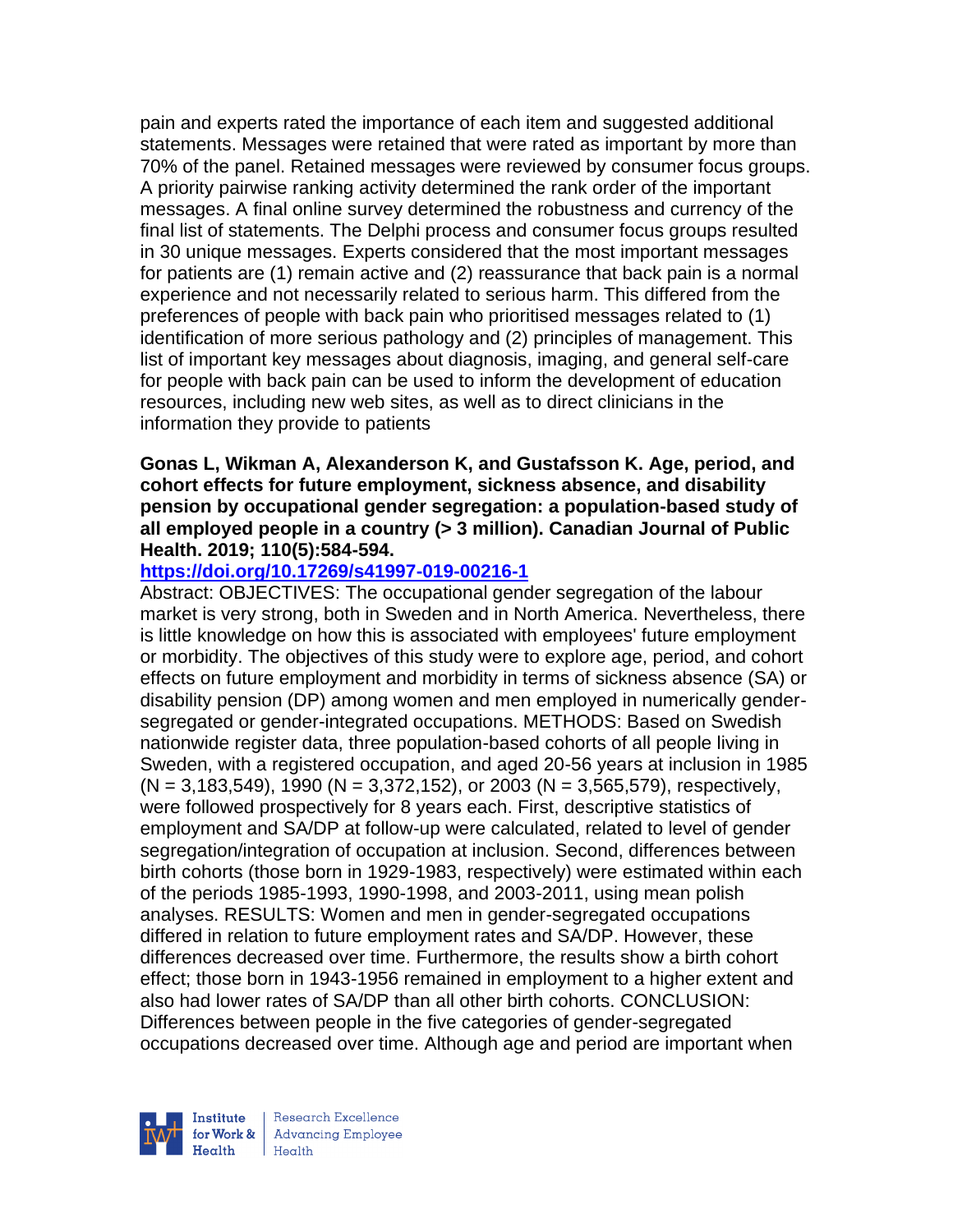explaining the outcome, also birth cohort effects have to be considered, both from a public and an occupational health perspective

#### **Hannon PA, Hammerback K, Kohn MJ, Kava CM, Gary Chan KC, Parrish AT, et al. Disseminating evidence-based interventions in small, low-wage worksites: a randomized controlled trial in King county, Washington (2014- 2017). American Journal of Public Health. 2019; 109(12):1739-1746. <https://doi.org/10.2105/AJPH.2019.305313>**

Abstract: Objectives. To determine whether (1) participating in HealthLinks, and (2) adding wellness committees to HealthLinks increases worksites' evidencebased intervention (EBI) implementation. Methods. We developed HealthLinks to disseminate EBIs to small, low-wage worksites. From 2014 to 2017, we conducted a site-randomized trial in King County, Washington, with 68 small worksites (20-200 employees). We assigned worksites to 1 of 3 arms: HealthLinks, HealthLinks plus wellness committee (HealthLinks+), or delayed control. At baseline, 15 months, and 24 months, we assessed worksites' EBI implementation on a 0% to 100% scale and employees' perceived support for their health behaviors. Results. Postintervention EBI scores in both intervention arms (HealthLinks and HealthLinks+) were significantly higher than in the control arm at 15 months (51%, 51%, and 23%, respectively) and at 24 months (33%, 37%, and 24%, respectively;  $P < .001$ ). Employees in the intervention arms perceived greater support for their health at 15 and 24 months than did employees in control worksites. Conclusions. HealthLinks is an effective strategy for disseminating EBIs to small worksites in low-wage industries. Public Health Implications. Future research should focus on scaling up HealthLinks, improving EBI maintenance, and measuring impact of these on health behavior

### **Hiesinger K and Tophoven S. Job requirement level, work demands, and health: a prospective study among older workers. International Archives of Occupational & Environmental Health. 2019; 92(8):1139-1149. <https://doi.org/10.1007/s00420-019-01451-2> [open access]**

Abstract: PURPOSE: Persons in lower occupational positions experience higher rates of morbidity compared to workers in higher advantaged positions. Working conditions may explain this occupational health gradient. Most studies consider either psychosocial or physical work demands at one point in time. In our study, we examine both physical and psychosocial work demands and their association with health status differentiated by job requirement level. We further distinguish between constant and changing work demands. METHODS: Using data from the first two waves of the German cohort study on work, age and health, we analyse a sample of 3644 older workers born in 1959 and 1965. We test direct and mediating effects of high physical and psychosocial work demands on functional physical and mental health. For this, we estimate a prospective path model using multiple linear regression models. RESULTS: Our results show that (1) constant high physical and psychosocial work demands affect physical and mental health negatively and (2) high physical workload partly mediates the relationship



Research Excellence **Advancing Employee** Health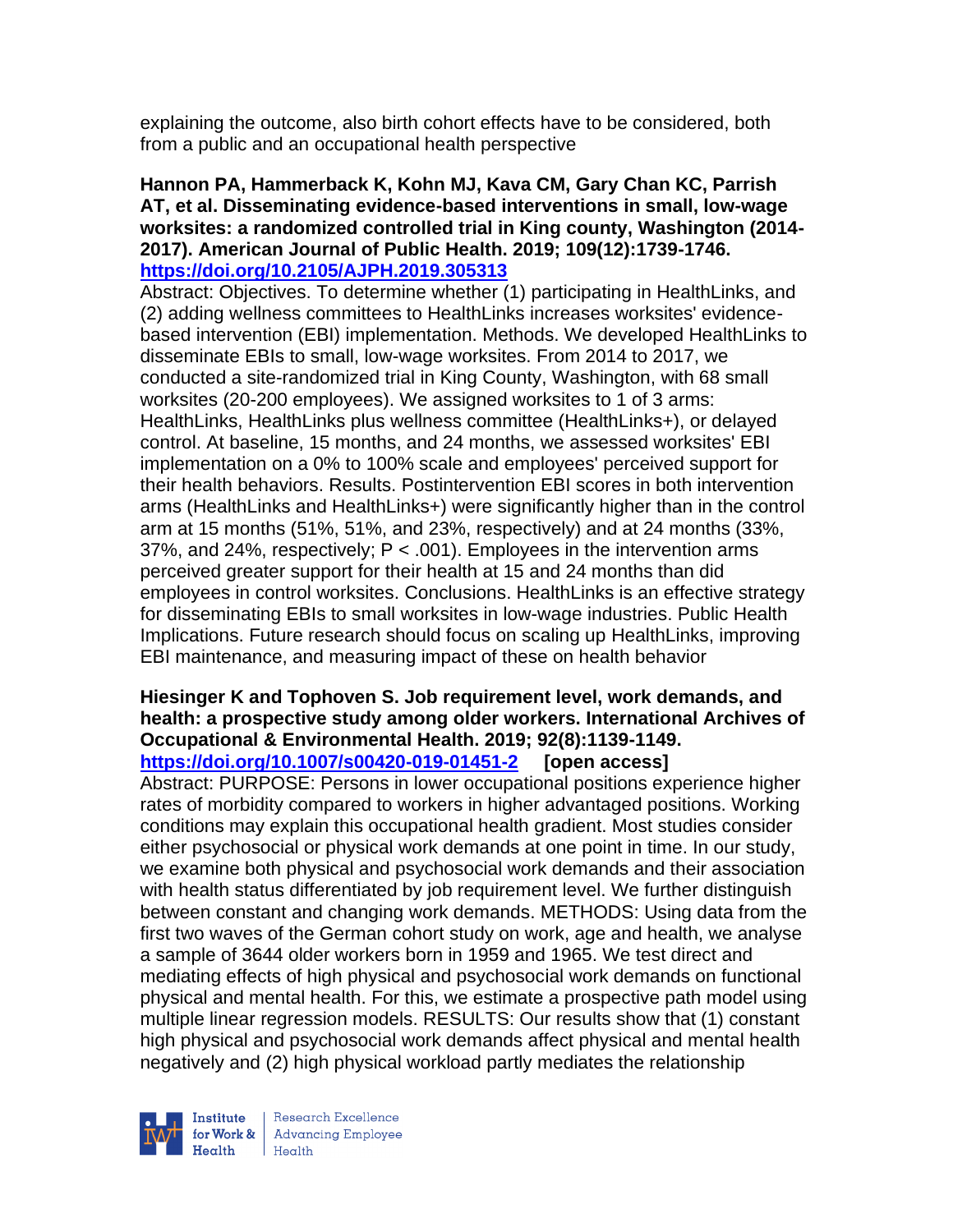between job requirement level and physical health. Moreover, at least for men, a reduction of physical and psychosocial workload improves mental health status. CONCLUSIONS: Research and prevention measures currently focus particularly on psychosocial work demands. Our study shows that high physical workload is still present among older workers. Its negative health effect refers to occupational safety and health measures that take into account both the physical and psychosocial work environment as well as workers' occupational positions

#### **Jones AR, Hallman MG, and Heaton K. Application of bleeding control training in occupational settings. Workplace Health & Safety. 2019; [epub ahead of print].**

## **<https://doi.org/10.1177/2165079919883240>**

Abstract: Background: Uncontrolled blood loss is a primary source of preventable death after injury. Workplace injuries and fatalities are common, with most occurring in the agricultural/fishing/forestry/hunting or transportation/warehousing industries. Stop the Bleed (STB) training provides instruction on application of bleeding control methods to injured persons and is available to the general public. Method: We provided an overview of high-risk injury industries that could benefit from STB training. We also provided a review of the application of STB training and bleeding control methods in occupational settings with an emphasis on the role of the occupational health nurse. Findings: Suggested guidelines for occupational health nurses and employees in occupational settings who may respond to injured colleagues are provided. Implications for occupational health nurses are reviewed, including implementing STB training in the workplace and obtaining/storing bleeding control supplies. Resources for STB training, purchasing and storing bleeding control supplies, and general emergency response information are provided. Conclusions/application to practice: Occupational health nurses play a crucial role in emergency response in the workplace and have the ability to drive the implementation of STB training in their institution. Occupational health nurses often work in isolation or in small teams and serve as a primary resource for treatment of injured employees. Implementation of STB training for all employees is highly recommended given the limited availability of occupational health nurses in large or rural settings. Such training may reduce the morbidity and mortality associated with workplace injuries

#### **Karhade AV, Ogink PT, Thio QCBS, Cha TD, Gormley WB, Hershman SH, et al. Development of machine learning algorithms for prediction of prolonged opioid prescription after surgery for lumbar disc herniation. Spine Journal. 2019; 19(11):1764-1771.**

## **<https://doi.org/10.1016/j.spinee.2019.06.002>**

Abstract: BACKGROUND CONTEXT: Spine surgery has been identified as a risk factor for prolonged postoperative opioid use. Preoperative prediction of opioid use could improve risk stratification, shared decision-making, and patient counseling before surgery. PURPOSE: The primary purpose of this study was to



Research Excellence for Work & | Advancing Employee  $Heath$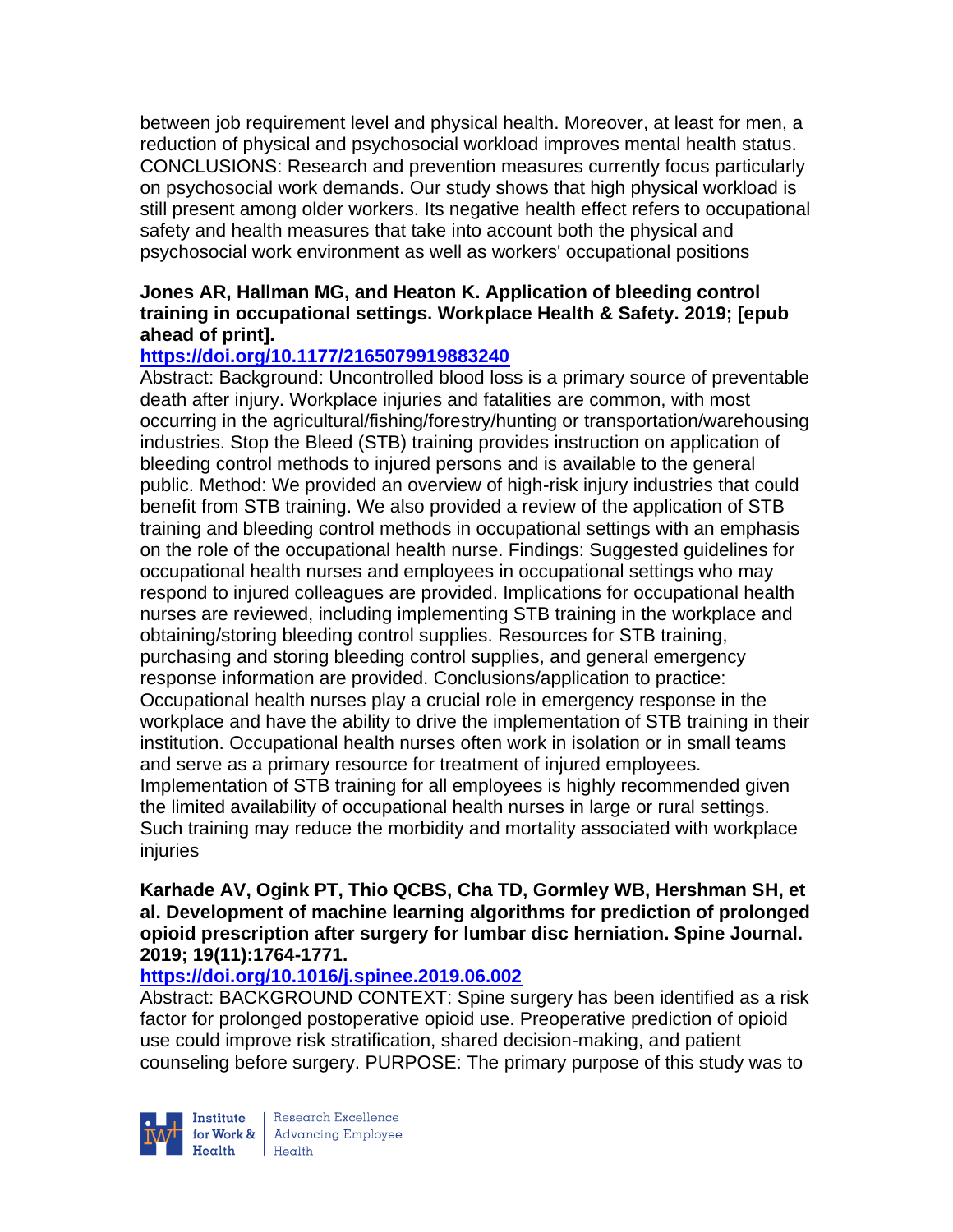develop algorithms for prediction of prolonged opioid prescription after surgery for lumbar disc herniation. STUDY DESIGN/SETTING: Retrospective, casecontrol study at five medical centers. PATIENT SAMPLE: Chart review was conducted for patients undergoing surgery for lumbar disc herniation between January 1, 2000 and March 1, 2018. OUTCOME MEASURES: The primary outcome of interest was sustained opioid prescription after surgery to at least 90 to 180 days postoperatively. METHODS: Five models (elastic-net penalized logistic regression, random forest, stochastic gradient boosting, neural network, and support vector machine) were developed to predict prolonged opioid prescription. Explanations of predictions were provided globally (averaged across all patients) and locally (for individual patients). RESULTS: Overall, 5,413 patients were identified, with sustained postoperative opioid prescription of 416 (7.7%) at 90 to 180 days after surgery. The elastic-net penalized logistic regression model had the best discrimination (c-statistic 0.81) and good calibration and overall performance; the three most important predictors were: instrumentation, duration of preoperative opioid prescription, and comorbidity of depression. The final models were incorporated into an open access web application able to provide predictions as well as patient-specific explanations of the results generated by the algorithms. The application can be found here: https://sorg-apps.shinyapps.io/lumbardiscopioid/ CONCLUSION: Preoperative prediction of prolonged postoperative opioid prescription can help identify candidates for increased surveillance after surgery. Patient-centered explanations of predictions can enhance both shared decision-making and quality of care

#### **Li Y, Cheng F, Ye R, Zhu Y, Tian L, Zheng H, et al. Weekly working hours and mental health status in different occupations: evidence from the 2015 to 2016 California Health Interview Survey. Journal of Occupational & Environmental Medicine. 2019; 61(11):e452-e458. <https://doi.org/10.1097/JOM.0000000000001718>**

Abstract: OBJECTIVE: The aim of this paper was to identify shapes of the curves between weekly working hours (WWH) and mental health status (MHS) and determine WWH for the best MHS in 13 occupations. METHODS: This crosssectional study applied public data of the 2015 to 2016 California Health Interview Survey. Restricted cubic spline regression was used to determine nonlinear trends. RESULTS: A statistically significant nearly V-shaped curve was demonstrated between WWH and MHS in total population, men and management, business and finance occupations. WWH for the best MHS were 42, 45, and 46 hours, respectively. CONCLUSION: These results suggest MHS be susceptible to WWH in total population, men and management, business and finance occupations. WWH for the best MHS for relevant populations could provide evidence for better work hours regulations in California

#### **Liu J, Gan Y, Jiang H, Li L, Dwyer R, Lu K, et al. Prevalence of workplace violence against healthcare workers: a systematic review and meta-**



Research Excellence for Work & | Advancing Employee Health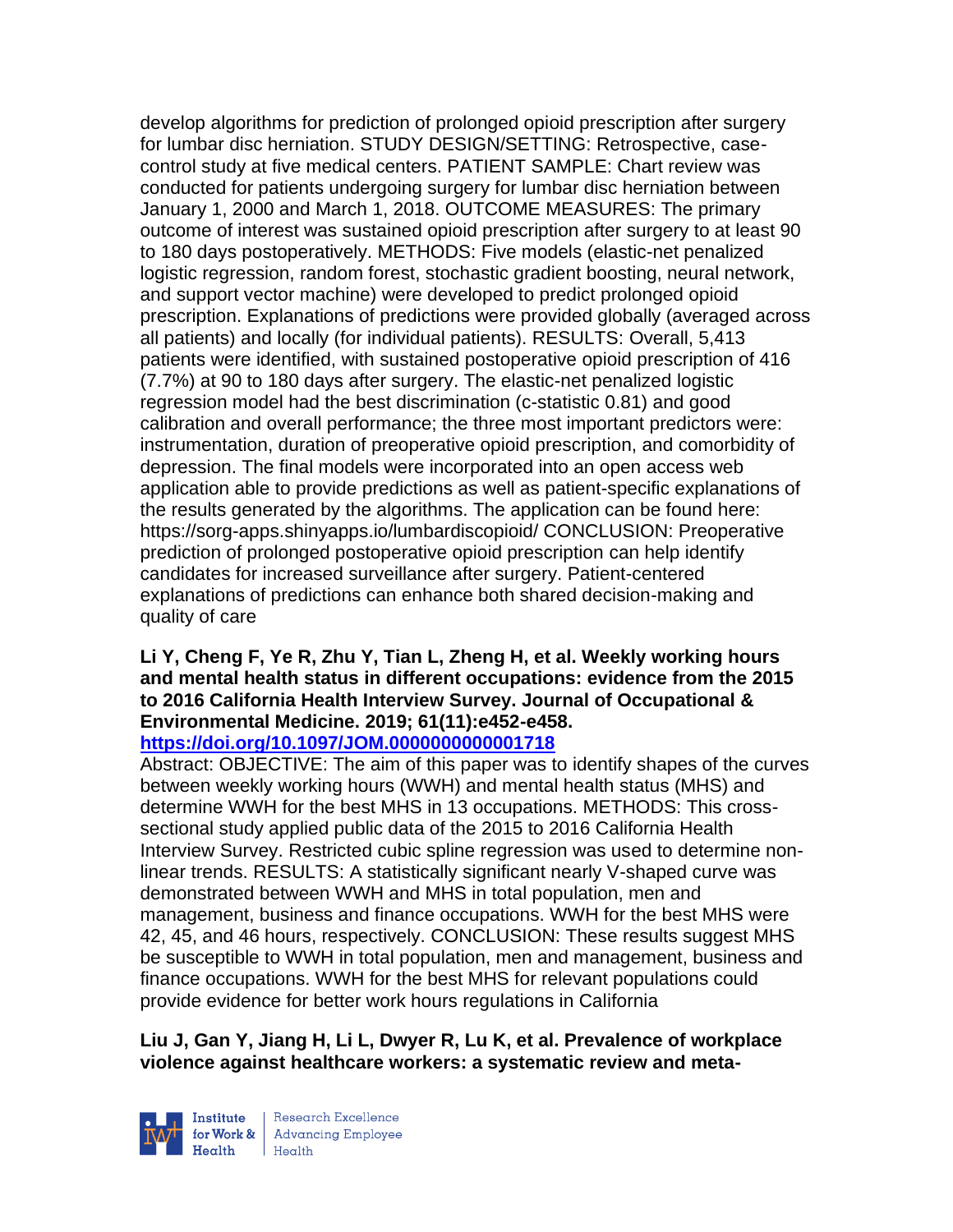#### **analysis. Occupational & Environmental Medicine. 2019; 76(12):927-937. <https://doi.org/10.1136/oemed-2019-105849>**

Abstract: We aim to quantitatively synthesise available epidemiological evidence on the prevalence rates of workplace violence (WPV) by patients and visitors against healthcare workers. We systematically searched PubMed, Embase and Web of Science from their inception to October 2018, as well as the reference lists of all included studies. Two authors independently assessed studies for inclusion. Data were double-extracted and discrepancies were resolved by discussion. The overall percentage of healthcare worker encounters resulting in the experience of WPV was estimated using random-effects meta-analysis. The heterogeneity was assessed using the I (2) statistic. Differences by study-level characteristics were estimated using subgroup analysis and meta-regression. We included 253 eligible studies (with a total of 331 544 participants). Of these participants, 61.9% (95% CI 56.1% to 67.6%) reported exposure to any form of WPV, 42.5% (95% CI 38.9% to 46.0%) reported exposure to non-physical violence, and 24.4% (95% CI 22.4% to 26.4%) reported experiencing physical violence in the past year. Verbal abuse (57.6%; 95% CI 51.8% to 63.4%) was the most common form of non-physical violence, followed by threats (33.2%; 95% CI 27.5% to 38.9%) and sexual harassment (12.4%; 95% CI 10.6% to 14.2%). The proportion of WPV exposure differed greatly across countries, study location, practice settings, work schedules and occupation. In this systematic review, the prevalence of WPV against healthcare workers is high, especially in Asian and North American countries, psychiatric and emergency department settings, and among nurses and physicians. There is a need for governments, policymakers and health institutions to take actions to address WPV towards healthcare professionals globally

#### **Matrat M, Radoi L, Fevotte J, Guida F, Cenee S, Cyr D, et al. Occupational exposure to wood dust and risk of lung cancer: the ICARE study. Occupational & Environmental Medicine. 2019; 76(12):901-907. <https://doi.org/10.1136/oemed-2019-105802>**

Abstract: OBJECTIVES: In a previous analysis of data from a French populationbased case-control study (the Investigation of occupational and environmental CAuses of REspiratory cancers (ICARE) study), 'having ever worked' in woodrelated occupations was associated with excess lung cancer risk after adjusting for smoking but not for occupational factors. The present study aimed to investigate the relationship between lung cancer risk and wood dust exposure after adjusting for occupational exposures. METHODS: Data were obtained from 2276 cases and 2780 controls on smoking habits and lifelong occupational history, using a standardised questionnaire with a job-specific questionnaire for wood dust exposure. Logistic regression models were used to calculate ORs and 95% CIs adjusted for age, area of residence, tobacco smoking, the number of job periods and exposure to silica, asbestos and diesel motor exhaust (DME). RESULTS: No significant association was found between lung cancer and wood dust exposure after adjustment for smoking, asbestos, silica and DME



Research Excellence for Work & | Advancing Employee  $H_{\text{each}}$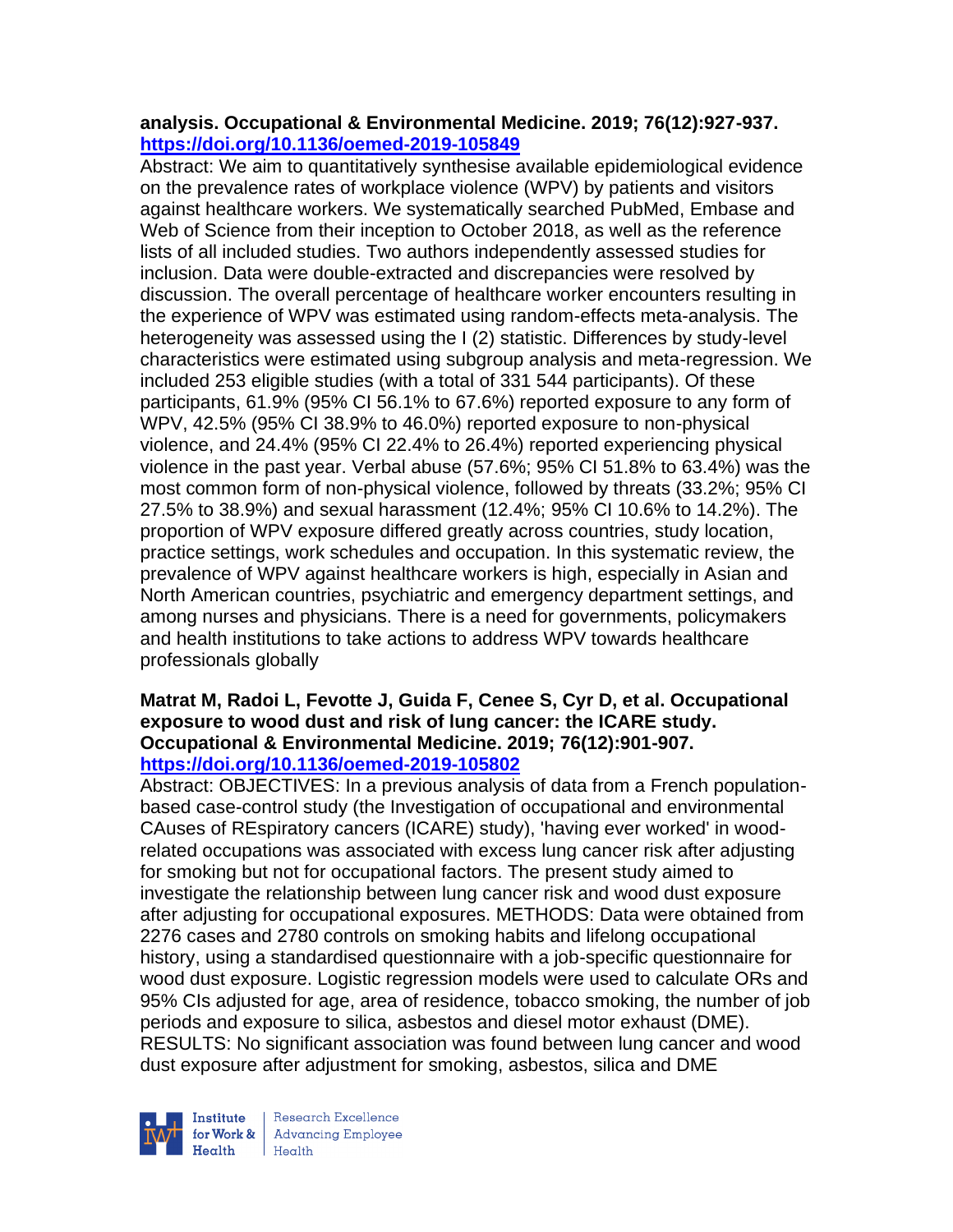exposures. The risk of lung cancer was slightly increased among those who were exposed to wood dust more than 10 years, and had over 40 years since the first exposure. CONCLUSION: Our findings do not provide a strong support to the hypothesis that wood dust exposure is a risk factor for lung cancer. This study showed the importance of taking into account smoking and occupational coexposures in studies on lung cancer and wood dust exposure. Further studies evaluating the level and frequency of exposure during various tasks in woodwork are needed

### **Miyoshi Y. Restorative yoga for occupational stress among Japanese female nurses working night shift: randomized crossover trial. Journal of Occupational Health. 2019; 61(6):508-516.**

### **<https://doi.org/10.1002/1348-9585.12080> [open access]**

Abstract: OBJECTIVES: To determine whether restorative yoga is an effective method for relieving occupational stress among female nurses working the night shift in Japan. METHODS: From July 2017 to May 2018, 20 female nurses aged in their 20s to 30s who were working the night shift at a university hospital participated in a randomized crossover trial, consisting of a 1-hour guided group yoga session followed by 4 weeks of at-home practice and 4 weeks of usual stress relief methods. The level of stress was assessed by the Brief Job Stress Questionnaire of the Ministry of Health, Labour and Welfare before and after performing restorative yoga. Descriptive statistics were calculated and data were analyzed by Student's t test, one-way analysis of variance (with repeated measures), or Bonferroni's multiple comparison test. RESULTS: Vital signs showed no significant differences from before to after the group yoga session, and there was no change of weight after 4 weeks of at-home practice. The mean questionnaire score for "psychological and physical stress reactions" was significantly reduced after the group yoga session. In addition, the mean score was significantly lower after 4 weeks of at-home practice than before or after group yoga, or after 4 weeks of the usual stress relief methods. CONCLUSIONS: These findings suggest that restorative yoga may be effective for alleviating occupational stress among female nurses working the night shift

**Phillips KG, Houtenville AJ, O'Neill J, and Katz E. The effectiveness of employer practices to recruit, hire, and retain employees with disabilities: supervisor perspectives. Journal of Vocational Rehabilitation. 2019; 51(3):339-353.** 

**<https://doi.org/10.3233/JVR-191050>** 

**Proper KI and van Oostrom SH. The effectiveness of workplace health promotion interventions on physical and mental health outcomes: a systematic review of reviews. Scandinavian Journal of Work, Environment & Health. 2019; 45(6):546-559.** 

## **<https://doi.org/10.5271/sjweh.3833>**

Abstract: Objective This systematic review aimed to provide an overview of the effectiveness of health promotion interventions at the workplace on physical and



Institute Research Excellence<br>
for Work & Advancing Employee<br>
Health Health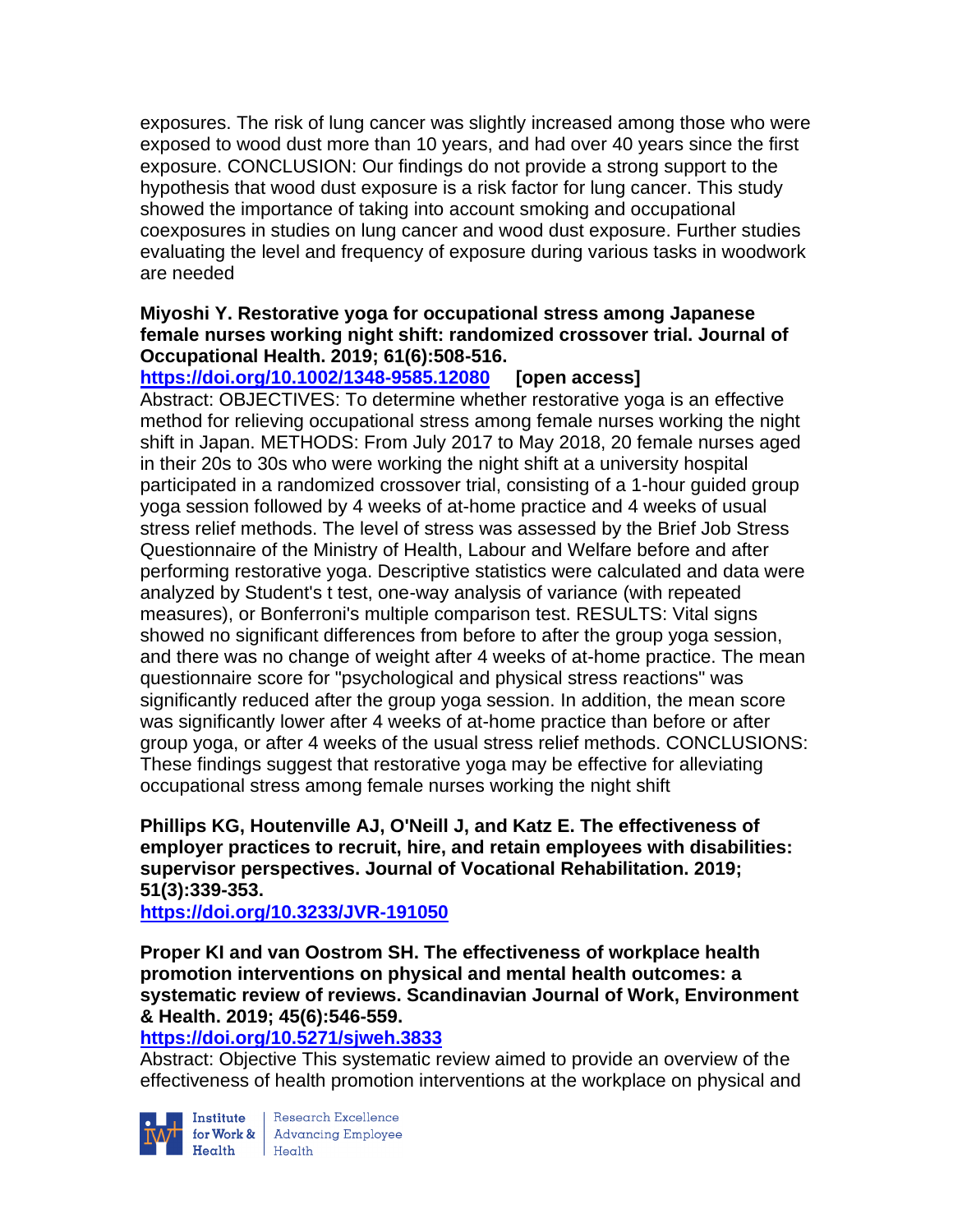mental health outcomes related to chronic diseases. Methods A search for reviews published between 2009 and 2018 was performed in electronic databases. References of the included reviews were checked for additional reviews. Workplace health promotion interventions were included if they studied metabolic risk factors as important predictors of type 2 diabetes mellitus (T2DM) and cardiovascular diseases (CVD) or if they studied mental or musculoskeletal health outcomes. Review quality was assessed using the AMSTAR checklist. Results Of the 23 reviews included, 9 were of high quality. For weight-related outcomes, there was strong evidence for favorable effects of workplace interventions, especially for interventions targeting physical activity and/or diet. For the remaining metabolic risk factors, there was no evidence for a positive effect of workplace health promotion interventions due to the absence of high quality reviews and mixed conclusions between the reviews. There was also strong evidence for a positive, small effect on the prevention of mental health disorders of workplace psychological interventions, especially those that use ehealth and cognitive behavioral therapy techniques. Furthermore, strong evidence was found for the prevention of musculoskeletal disorders through workplace interventions, especially resistance exercise training. Conclusions This review found evidence for the effectiveness of workplace interventions on the prevention of weight-related outcomes as well as mental health and musculoskeletal disorders. Future research is however needed on the factors that contribute to the successful implementation of an intervention

# **Reynolds CJ, Minelli C, Darnton A, and Cullinan P. Mesothelioma mortality in Great Britain: how much longer will dockyards dominate? Occupational & Environmental Medicine. 2019; 76(12):908-912.**

#### **<https://doi.org/10.1136/oemed-2019-105878>**

Abstract: OBJECTIVES: We aimed to investigate whether there has been a geographic shift in the distribution of mesothelioma deaths in Great Britain given the decline of shipbuilding and progressive exposure regulation. METHODS: We calculated age-adjusted mesothelioma mortality rates and estimated rate ratios for areas with and without a dockyard. We compared spatial autocorrelation statistics (Moran's I) for age-adjusted rates at local authority district level for 2002-2008 and 2009-2015. We measured the mean distance of the deceased's postcode to the nearest dockyard at district level and calculated the association of average distance to dockyard and district mesothelioma mortality using simple linear regression for men, for 2002-2008 and 2009-2015. RESULTS: District ageadjusted male mortality rates fell during 2002-2015 for 80 of 348 districts (23%), rose for 267 (77%) and were unchanged for one district; having one or more dockyards in a district was associated with rates falling (OR=2.43, 95% CI 1.22 to 4.82, p=0.02). The mortality rate ratio for men in districts with a dockyard, compared with those without a dockyard was 1.41 (95% CI 1.35 to 1.48,  $p<0.05$ ) for 2002-2008 and 1.18 (95% CI 1.13 to 1.23, p<0.05) for 2009-2015. Spatial autocorrelation (measured by Moran's I) decreased from 0.317 (95% CI 0.316 to 0.319, p=0.001) to 0.312 (95% CI 0.310 to 0.314, p=0.001) for men and the

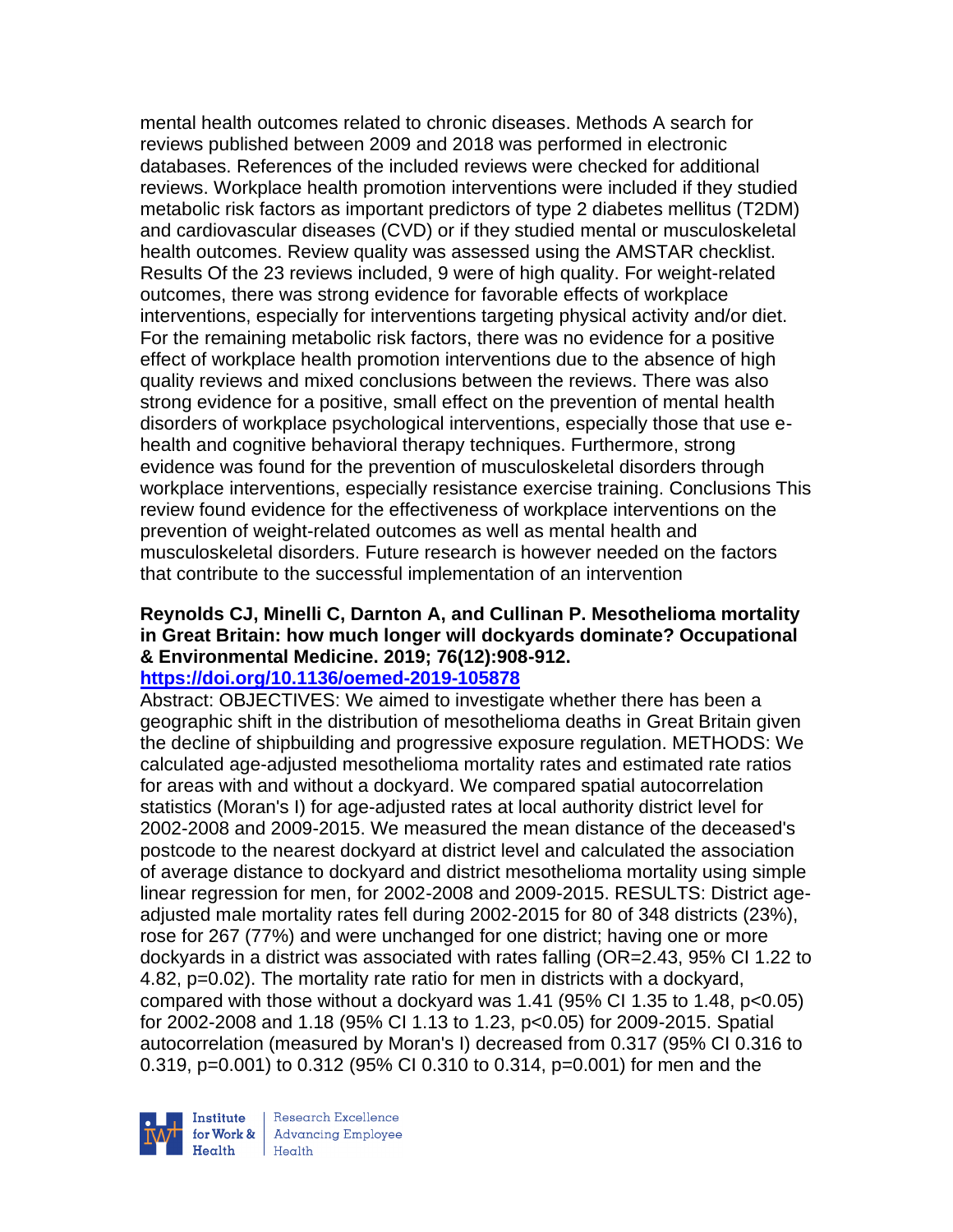coefficient of the association between distance to dockyard and district level ageadjusted male mortality (per million population) from -0.16 (95% CI -0.21 to -0.10, p<0.01) to -0.13 (95% CI -0.18 to -0.07, p<0.01) for men, when comparing 2002- 2008 with 2009-2015. CONCLUSION: For most districts age-adjusted mesothelioma mortality rates increased through 2002-2015 but the relative contribution from districts with a dockyard fell. Dockyards remain strongly spatially associated with mesothelioma mortality but the strength of this association appears to be falling and mesothelioma deaths are becoming more dispersed

#### **Scott SD, Rotter T, Flynn R, Brooks HM, Plesuk T, Bannar-Martin KH, et al. Systematic review of the use of process evaluations in knowledge translation research. Systematic Reviews. 2019; 8(1):266. <https://doi.org/10.1186/s13643-019-1161-y> [open access]**

Abstract: BACKGROUND: Experimental designs for evaluating knowledge translation (KT) interventions can provide strong estimates of effectiveness but offer limited insight into how the intervention worked. Consequently, process evaluations have been used to explore the causal mechanisms at work; however, there are limited standards to guide this work. This study synthesizes current evidence of KT process evaluations to provide future methodological recommendations. METHODS: Peer-reviewed search strategies were developed by a health research librarian. Studies had to be in English, published since 1996, and were not excluded based on design. Studies had to (1) be a process evaluation of a KT intervention study in primary health, (2) be a primary research study, and (3) include a licensed healthcare professional delivering or receiving the intervention. A two-step, two-person hybrid screening approach was used for study inclusion with inter-rater reliability ranging from 94 to 95%. Data on study design, data collection, theoretical influences, and approaches used to evaluate the KT intervention, analysis, and outcomes were extracted by two reviewers. Methodological quality was assessed with the Mixed Methods Appraisal Tool (MMAT). RESULTS: Of the 20,968 articles screened, 226 studies fit our inclusion criteria. The majority of process evaluations used qualitative forms of data collection (43.4%) and individual interviews as the predominant data collection method. 72.1% of studies evaluated barriers and/or facilitators to implementation. 59.7% of process evaluations were stand-alone evaluations. The timing of data collection varied widely with post-intervention data collection being the most frequent (46.0%). Only 38.1% of the studies were informed by theory. Furthermore, 38.9% of studies had MMAT scores of 50 or less indicating poor methodological quality. CONCLUSIONS: There is widespread acceptance that the generalizability of quantitative trials of KT interventions would be significantly enhanced through complementary process evaluations. However, this systematic review found that process evaluations are of mixed quality and lack theoretical guidance. Most process evaluation data collection occurred post-intervention undermining the ability to evaluate the process of implementation. Strong science and methodological guidance is needed to underpin and guide the design and



Research Excellence for Work & | Advancing Employee Health